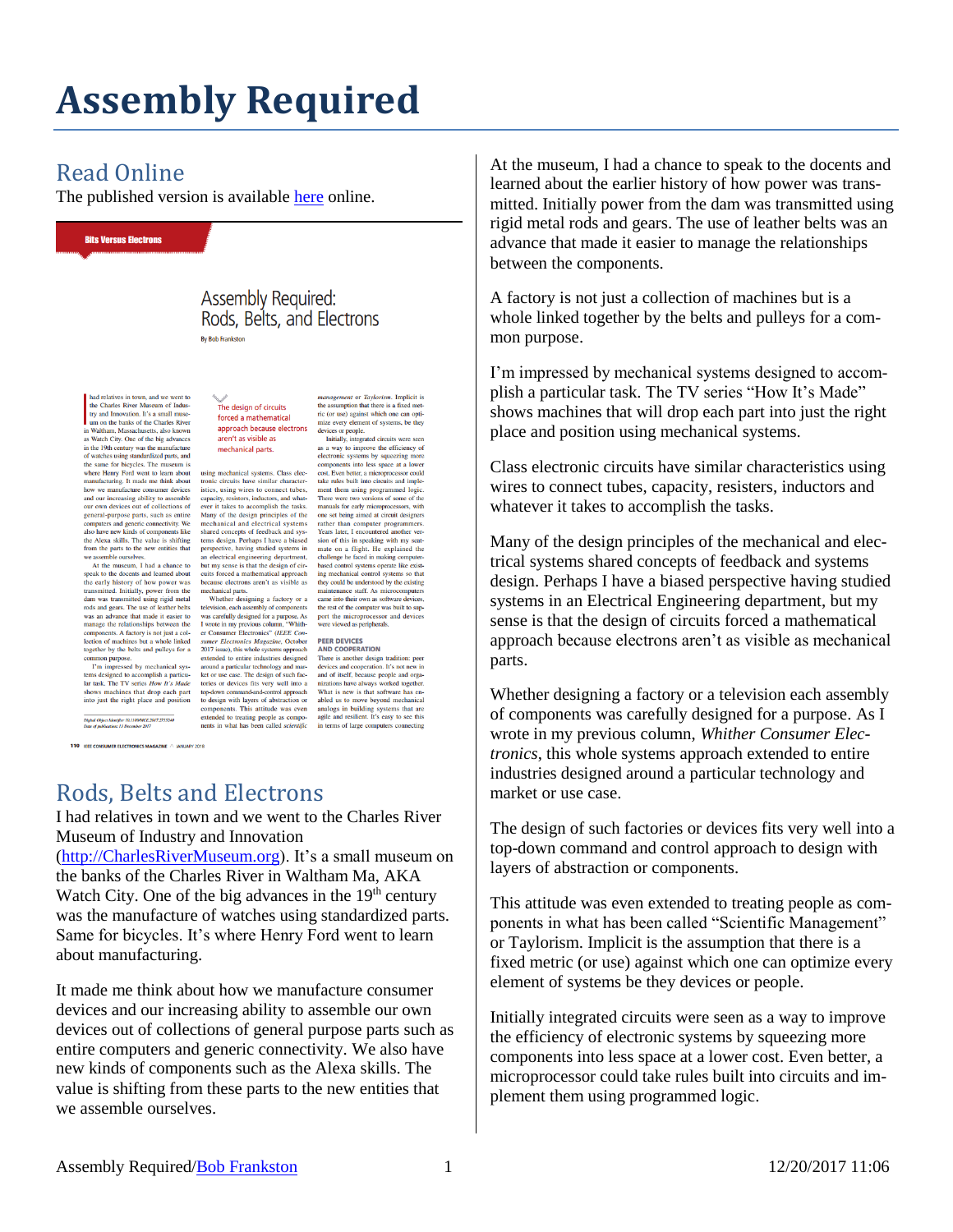Indeed, there were two versions of some of the manuals for early microprocessors with one set being aimed at circuit designers rather than computer programmers. Years later I encountered another version of this in speaking to my seatmate on a flight. He explained the challenge he faced in making computer-based control systems operate like existing mechanical control systems so that they could be understood by the existing maintenance staff.

As microcomputers came into their own as software devices the rest of the computer was built to support the microprocessor and devices were viewed as peripherals.

There is another design tradition – peer devices and cooperation. It's not new in and of itself since people and organizations have always worked together. What is new is that software has enabled us to move beyond mechanical analogs in building systems that are agile and resilient.

It's easy to see this in terms of large computers connecting to each other over networks but it's also true within devices. I remember looking at the design of a VCR (do I need to explain what Video Cassette Recorder was?) and seeing each chip representing a functional unit and they were interconnected by wires used more as networks than as class circuits.

The advantage of this approach is that it allows for armslength development and independent innovation. Today's smartphones are a powerful example of this. Also, a strange one since, internally, they use a protocol from personal computer modems of the 1980's – the so-called AT protocols – for signaling!

Resilient arms-length interfaces aren't new with software. After all, the reason that ATT lost control of the devices in people's homes is that the red/green interface (AKA tip and ring) of the analog wires was very resilient so they couldn't make a credible claim of harm to the network. It wasn't just good engineering it was necessary.

The newer digital phone network required special gear at the customer's end but that very complexity was its undoing. It was just too difficult to get every element of the system to work just right and alternatives were becoming possible.

The same technologies that enabled the digital network enabled a new approach to "wiring" systems together though it wasn't obvious at first how radical this was. Even today Bluetooth is modeled as replacing the wire between two nearby devices.

To a large degree the Internet is perceived as wire replacement at a larger scale. It is a way to send packets from one place to another very much like a traditional telecommunications network albeit with software outside the network taking responsibility for delivery rather than relying on network operators.

The technique worked so well we don't necessarily need to exchange packets at all! If I want to watch a video all I need is the name and I can ask around to see if someone (or something) nearby has a copy. Or, perhaps, I want to find Dr. Smith but someone recognizes that Dr. Smith is a dermatologist and tells me whether Dr. Jones, another dermatologist would be acceptable. This kind of evaluation in which we operate on the description, or schema, is the heart of modern databases. A reason why relational databases have worked so well is that we don't actually have to go to the data. If I ask for all records after June 2000 and before April 1999 then I'm asking for the null set and no need to check every record against the criterion.

For connectivity, the wiring diagram comes in the form of the relationships or bindings between end points. With home control systems, we can simply establish a relationship between a control (a switch) and a light by using the identifier of the end points. We can also be more creative and have abstract end points such as "dim the living room lights so I can watch TV". But I'm getting ahead of myself.

In the simple case, we are tying together devices so they can work together. In the days of component Hi-Fi you'd run a wire from the tuner to the amplifier and another set to the speakers.

Today those devices are full powered computers. Even light bulbs (such as my LIFX Wi-Fi bulbs) have full computer capabilities with support for Internet protocols. They are full peers with each other. Yet we still talk about home automation as if there was one device controlling an entire home rather than cooperating systems.

My wall controllers are repurposed generic devices (including smartphones) that act as wall controllers thanks to software. They not only send control messages to the light bulb, they also show me the state of the bulb. This becomes important when I take the controller with me and it still works even when I'm thousands of miles from the bulb.

This creates degrees of freedom and possibilities. But it also presents us with challenges. How do I specify who can control the light? It used to be simple – if I was physically in the room then I had authority to use a switch merely by being there.

We face a challenge as such implicit assumptions require explicit translation into software and policies. Many of these bugs and problems stem from not realizing the possibilities. For example, when I give my printer a public IP address (especially with IPv6) how do I specify who can